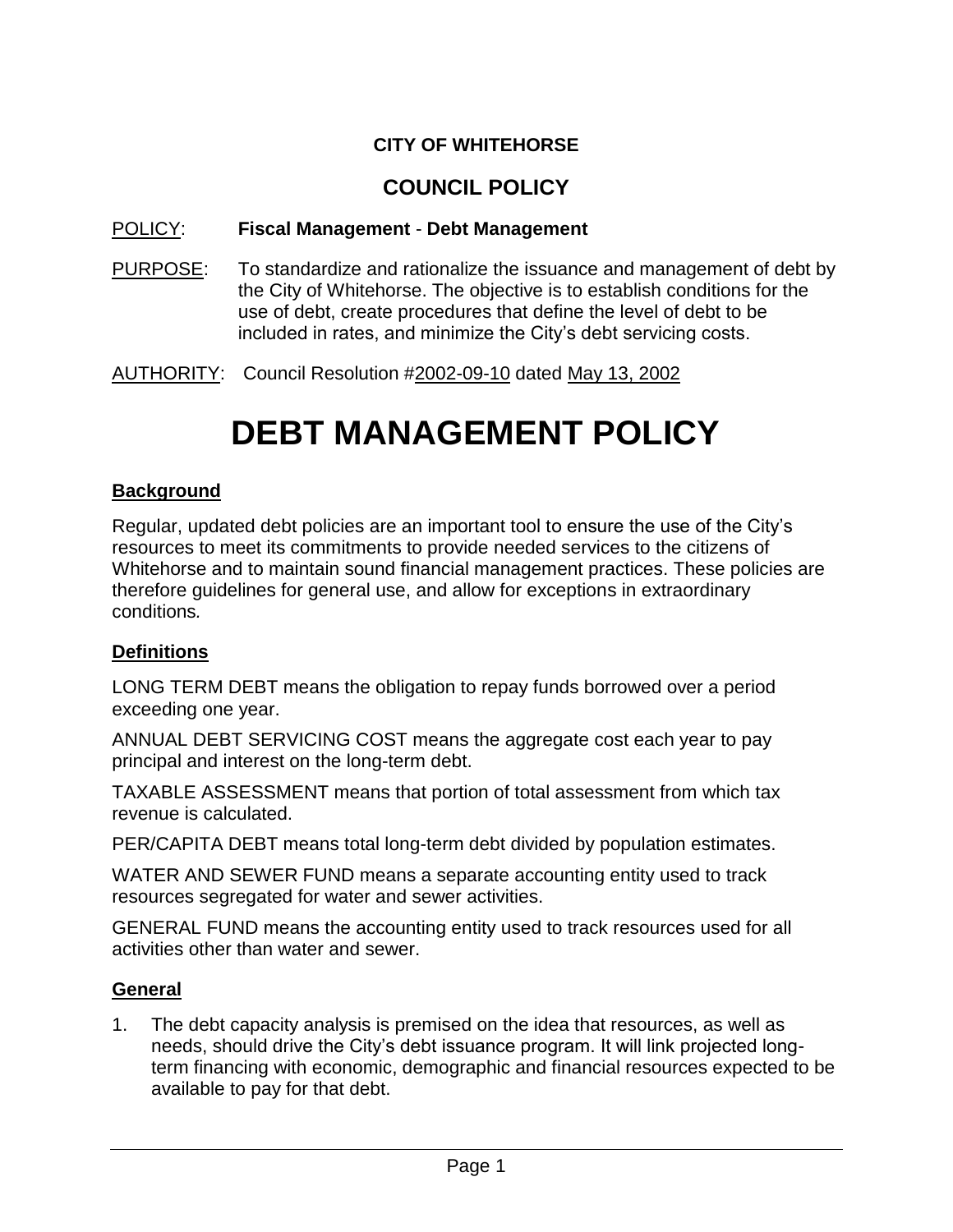- 2. Many analysts use debt ratios to analyze debt levels. This analysis is not intended to review the City's total financial position or to make projections of future expenditures other than debt service. The decision to use debt to finance capital needs should be weighed against the ability to manage debt over time to achieve the City's goals.
- 3. The concept of debt capacity or affordability, recognizes that the City of Whitehorse has a finite capacity to issue debt at a given taxation or fee for service level that is significantly less than the maximums allowed under existing legislation.
- 4. The City's ability to meet future debt obligations will depend on the financial and other economic resources available at that time. This analysis assumes a continuation of the current situation, particularly as to the City's tax structure and population and assessment growth. An additional source from which the City can obtain debt capacity is through the retirement of currently outstanding debt. As the City retires debt this amount becomes available as a resource for new debt issuance without adding to the City's existing debt position. A Change in Debt Servicing analysis illustrates the effect of debt retirement on costs based on the Capital plan.

#### **Application**

- 5. This policy will apply to all long-term financial commitments proposed by the City. Debt incurred for utilities will, as a matter of policy, be compensated for through the Water and Sewer rate structure.
- 6. The City of Whitehorse will analyze the rationale for any additional long term borrowing in accordance with the following guidelines that fall within the debt restrictions outlined in sections 249 - 254 of the *Municipal Act*

#### **Debt Term and Structure**

- 7. To avoid charging users for facilities that do not benefit them, debt will not be issued for a term exceeding the useful life of the facilities as defined by generally accepted engineering and financial principles.
- 8. Debt should be structured to provide for level annual debt servicing costs. Deferring payment of principal should be avoided except in select instances where it will take a period of time before project revenues are sufficient to service the debt.

#### **Procedure**

- 9. Each year a Capital Plan will be developed indicating anticipated projects, their cost, and how they will be financed.
- 10. Once it is determined that borrowed funds would be required to finance a project, the following analyses, which include the proposed borrowing, are completed:
	- (1) Ten Year Debt Analysis
	- (2) Statutory Borrowing Limits Analysis